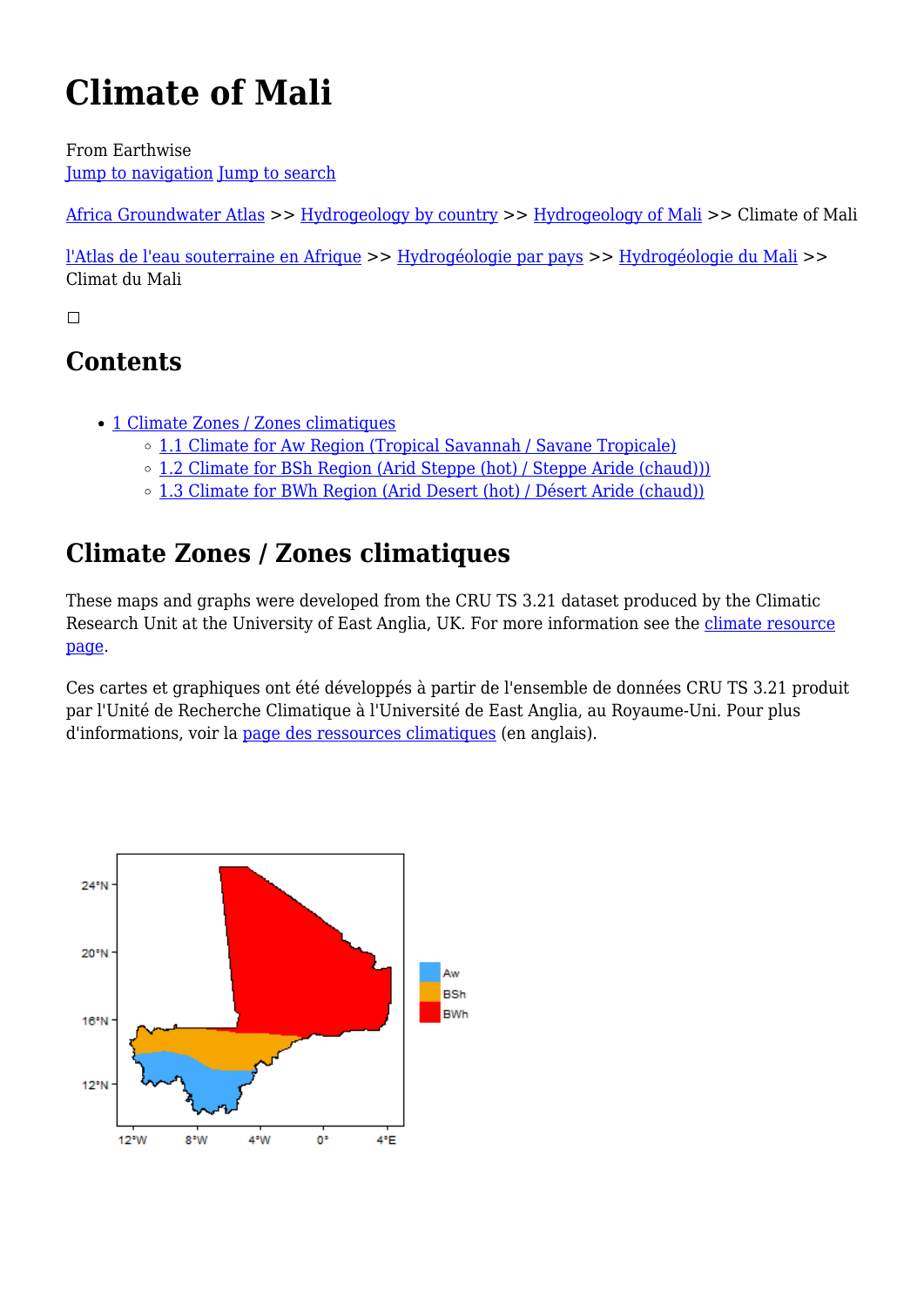## **Climate for Aw Region (Tropical Savannah / Savane Tropicale)**









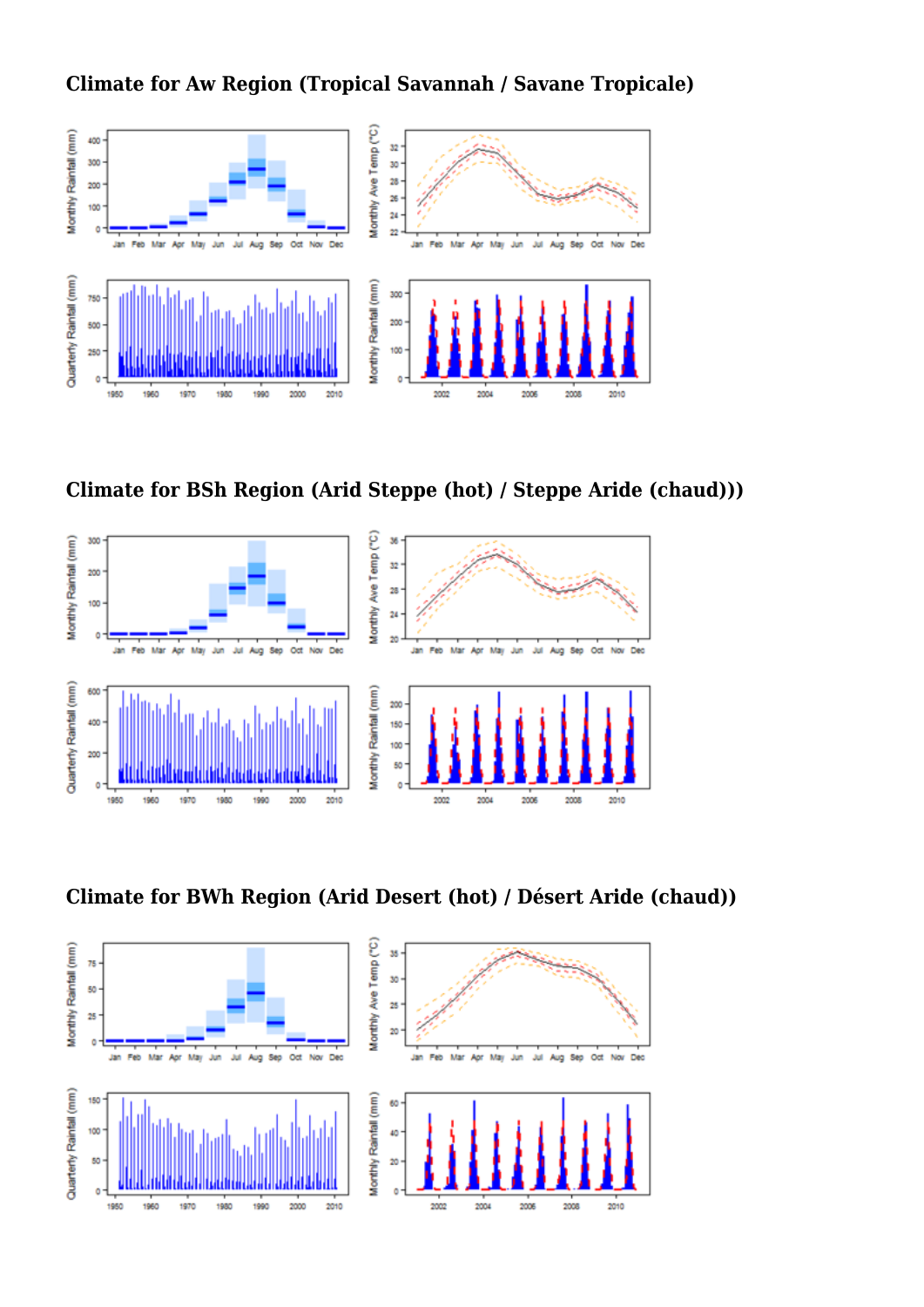Retrieved from ['http://earthwise.bgs.ac.uk/index.php?title=Climate\\_of\\_Mali&oldid=34902'](http://earthwise.bgs.ac.uk/index.php?title=Climate_of_Mali&oldid=34902) [Categories:](http://earthwise.bgs.ac.uk/index.php/Special:Categories)

- [Africa Groundwater Atlas](http://earthwise.bgs.ac.uk/index.php/Category:Africa_Groundwater_Atlas)
- [Climate](http://earthwise.bgs.ac.uk/index.php/Category:Climate)

# **Navigation menu**

## **Personal tools**

- Not logged in
- [Talk](http://earthwise.bgs.ac.uk/index.php/Special:MyTalk)
- [Contributions](http://earthwise.bgs.ac.uk/index.php/Special:MyContributions)
- [Log in](http://earthwise.bgs.ac.uk/index.php?title=Special:UserLogin&returnto=Climate+of+Mali&returntoquery=action%3Dmpdf)
- [Request account](http://earthwise.bgs.ac.uk/index.php/Special:RequestAccount)

## **Namespaces**

- [Page](http://earthwise.bgs.ac.uk/index.php/Climate_of_Mali)
- [Discussion](http://earthwise.bgs.ac.uk/index.php?title=Talk:Climate_of_Mali&action=edit&redlink=1)

 $\Box$ 

# **Variants**

## **Views**

- [Read](http://earthwise.bgs.ac.uk/index.php/Climate_of_Mali)
- [View source](http://earthwise.bgs.ac.uk/index.php?title=Climate_of_Mali&action=edit)
- [View history](http://earthwise.bgs.ac.uk/index.php?title=Climate_of_Mali&action=history)
- [PDF Export](http://earthwise.bgs.ac.uk/index.php?title=Climate_of_Mali&action=mpdf)

 $\overline{\phantom{a}}$ 

## **More**

## **Search**

Search  $\|$  Go

# **Navigation**

- [Main page](http://earthwise.bgs.ac.uk/index.php/Main_Page)
- [Recent changes](http://earthwise.bgs.ac.uk/index.php/Special:RecentChanges)
- [Random page](http://earthwise.bgs.ac.uk/index.php/Special:Random)
- [Help about MediaWiki](https://www.mediawiki.org/wiki/Special:MyLanguage/Help:Contents)